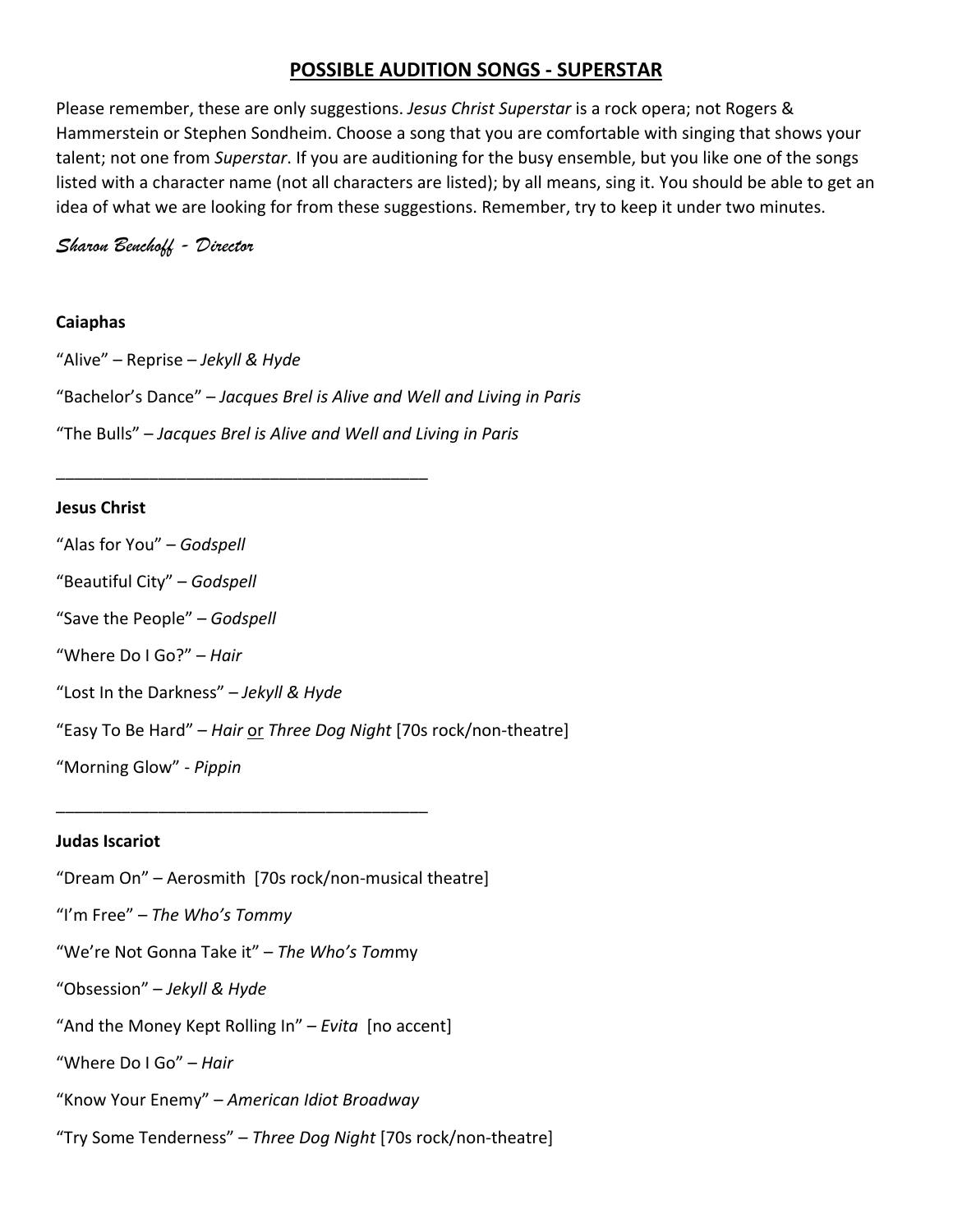#### **King Herod**

"And the Money Kept Rolling In" – *Evita* [no accent] "Any Dream Will Do" – *Joseph and the Amazing Technicolor Dreamcoat* "Mr. Mistoffelees" – *Cats* "All for the Best" – *Godspell* "The Show Must Go On" – *Three Dog Night* [70s rock/non‐theatre] "Mathilde" – *Jacques Brel is Alive and Well and Living in Paris*

\_\_\_\_\_\_\_\_\_\_\_\_\_\_\_\_\_\_\_\_\_\_\_\_\_\_\_\_\_\_\_\_\_\_\_\_\_\_\_\_

#### **Mary Magdalene**

"Easy to be Hard" – *Hair* "Sympathy, Tenderness" – *Jekyll & Hyde*

"I Guess I'll Miss the Man" – *Pippin* 

\_\_\_\_\_\_\_\_\_\_\_\_\_\_\_\_\_\_\_\_\_\_\_\_\_\_\_\_

"I Don't Know Who I Am" – *Jekyll & Hyde*

\_\_\_\_\_\_\_\_\_\_\_\_\_\_\_\_\_\_\_\_\_\_\_\_\_\_\_\_\_\_\_\_\_\_\_\_\_\_\_\_

"I Loved" – *Jacques Brel is Alive and Well and Living in Paris*

#### **Pontius Pilate**

"Close Every Door" – *Joseph and the Amazing Technicolor Dreamcoat* "Amsterdam" – *Jacques Brel is Alive and Well and Living in Paris* "If I Have to Live Alone" – *The Baker's Wife* "She Is a Diamond" – *Evita* "The Façade (Reprise 3)" – *Jekyll & Hyde* "Who Am I?" – *Les Misérables*

### **Simon Zealots**

"Going Down" – *Hair* 

"Manchester, England" – *Hair* [no accent]

"Rolling Stock" – *Starlight Express*

"I Got Life" – *Hair*

"Know Your Enemy" – *American Idiot Broadway*

\_\_\_\_\_\_\_\_\_\_\_\_\_\_\_\_\_\_\_\_\_\_\_\_\_\_\_\_\_\_\_\_\_\_\_\_\_\_\_\_